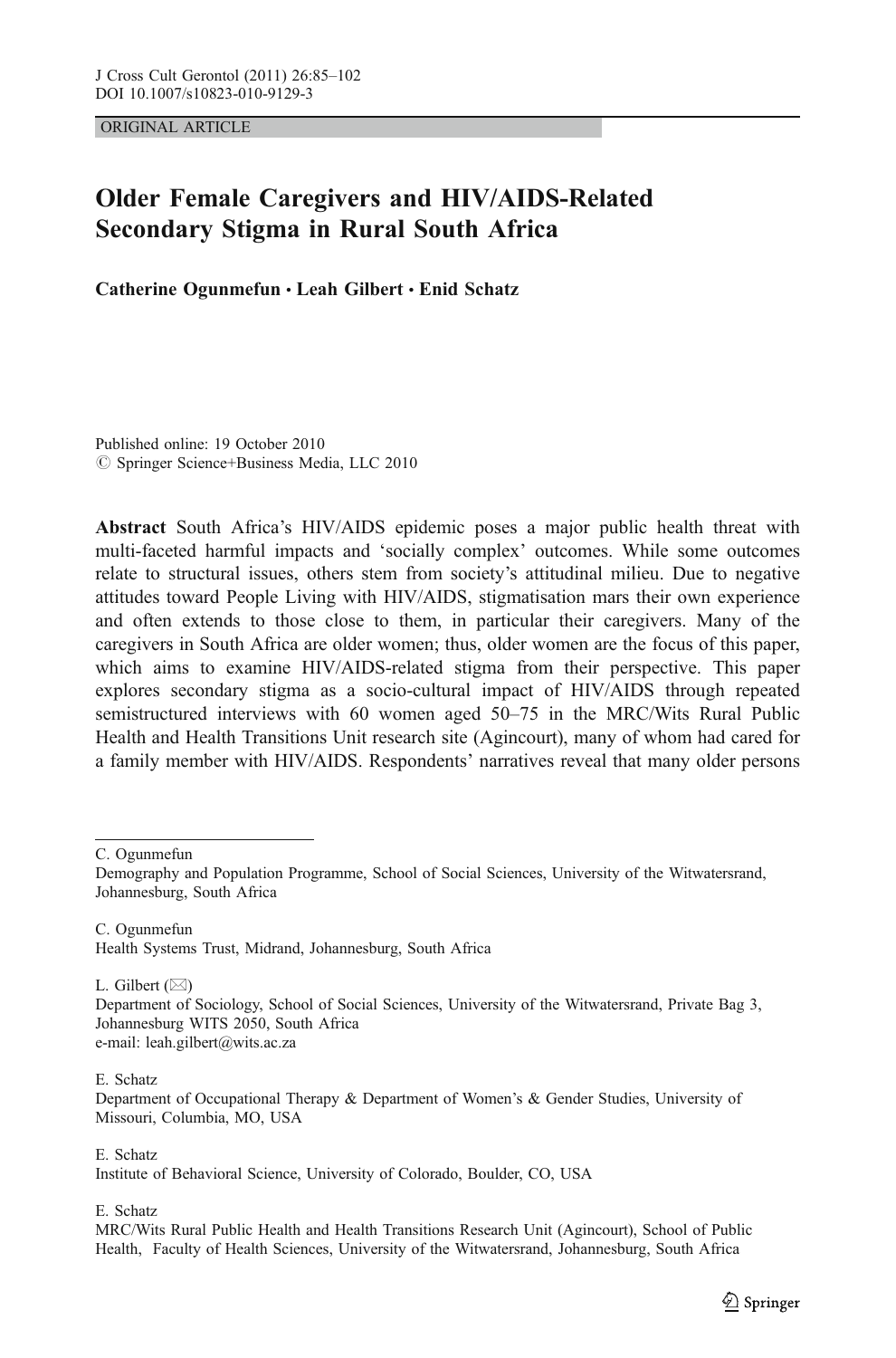attribute high rates of death in their community to young persons' lack of respect for societal norms and traditions. The findings illustrate the forms and expressions of HIV/ AIDS-related secondary stigma and their impacts on older female caregivers. The types of secondary stigma experienced by the respondents include physical stigma in the form of isolation and separation from family members; social stigma in the form of voyeurism and social isolation; and verbal stigma in the form of being gossiped about, finger-pointing and jeering at them. Despite mixed reports about community responses toward infected and affected people, HIV/AIDS-related stigma remains a cause for concern, as evidenced by the reports of older women in this study.

Keywords Older women . Caregiving . HIV/AIDS . Secondary stigma . South Africa

Thandi<sup>1</sup> is a 63 year old woman who cared for her widower son when he returned from Johannesburg thin and ill. His four children ranging in ages 4–15 also returned with him. While he was ill, Thandi provided assistance with feeding, bathing and toileting, which entailed helping him to the pit latrine or emptying buckets of refuse from his room when he could no longer walk. She also travelled with him to seek medical care from the clinic, hospital and traditional healer, but nothing could prevent the inevitable. Her son's illness and death were troubling in a number of ways: she lost the income he had been remitting when he was working in Johannesburg; she had to take on the responsibility of raising his children; she had to use her pension money to pay for costs related to his illness, and later for funeral expenses. But, what worried and affected her most was how his illness and death brought shame on her and her household given its association with sexual taboos and prostitution, and she lost respect of her kin and neighbours due to stigma of the disease. Her grandchildren living elsewhere stopped visiting because there had been too much death in the household causing her to feel isolated and alone. She worried about why her neighbours came to visit, concerned that they were simply trying to gather information to spread through gossip. Although she knew that AIDS was common in her community, and that many people were more accepting of it now than in the past, she did not want people to know that her son had tested positive, or that she had used gloves when she bathed him, or that she herself worried about her own status. Her mental and physical health were negatively affected by how she perceived that others perceived her.

# Introduction

The HIV/AIDS epidemic in South Africa poses a major public health threat associated with multi-faceted harmful impacts and 'socially complex' outcomes (Benatar [2004](#page-15-0); Gilbert [2008\)](#page-16-0). While some of these outcomes relate to structural issues, others stem from society's attitudinal milieu and its attempts to make sense of the disease (Madru [2003;](#page-16-0) Campbell et al. [2005;](#page-16-0) Yang et al. [2007](#page-17-0)). As reflected in the literature, many of the prevalent negative attitudes are fuelled by cultural or local beliefs about the disease and its causes (Parker and Aggleton [2003;](#page-16-0) Liddell et al. [2005](#page-15-0); Ashfort and Nattrass 2005). As a consequence, the

<sup>&</sup>lt;sup>1</sup> Thandi is a composite that represents the lives of many of our respondents who had experienced the loss of an adult child to AIDS, whether within or beyond their household. It highlights the experiences of secondary stigma brought on by this illness and death.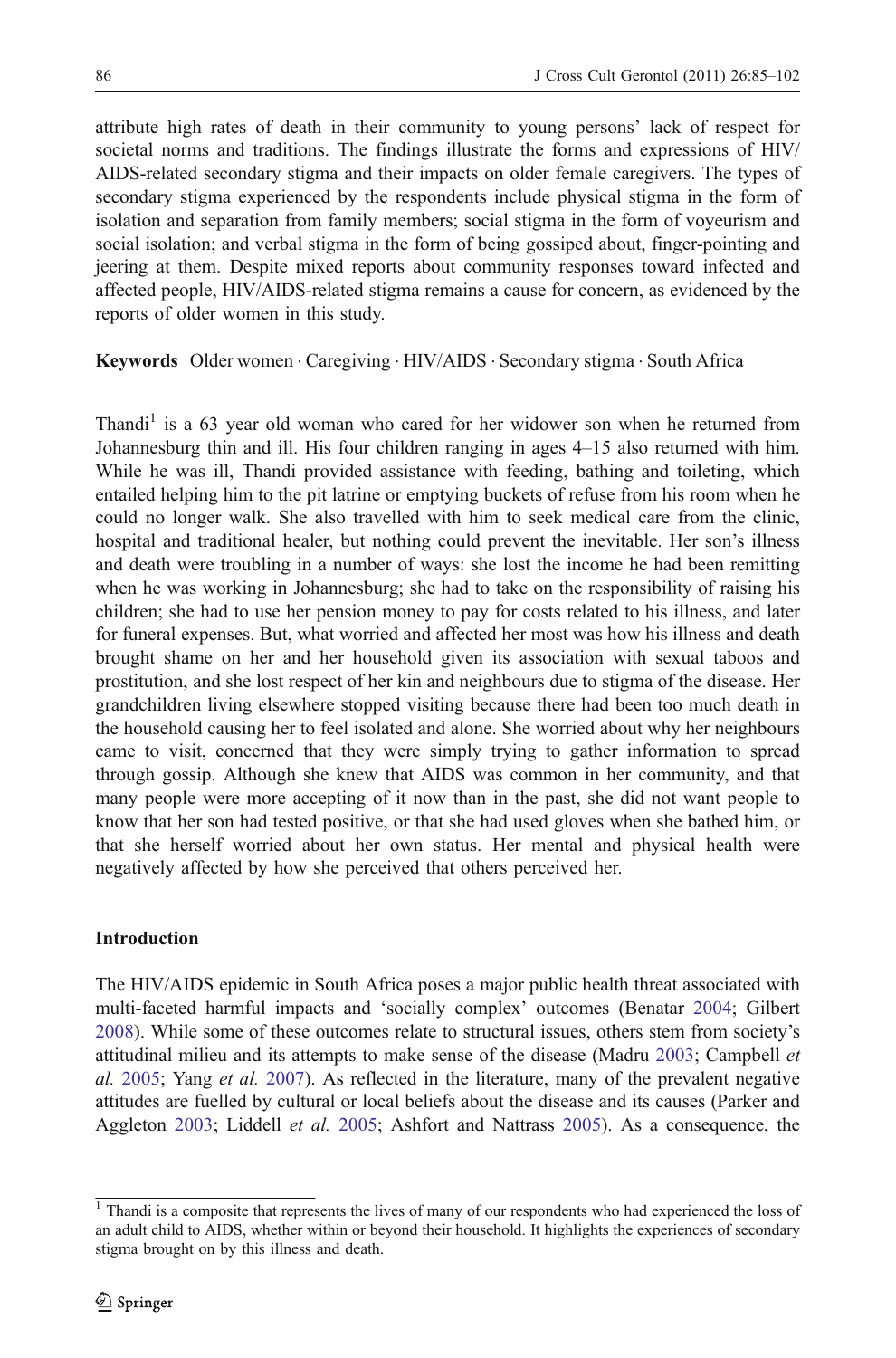experiences of People Living with HIV/AIDS (PLWHA) are often marred by stigmatisation from the wider society, their communities, and even their families (Castro and Farmer [2005](#page-16-0); Gilbert and Walker [2010\)](#page-16-0). In Goffman's ([1963\)](#page-16-0) terms, this makes them feel reduced from "normal" to "tainted" or "discounted" people and has a profound effect on their well-being (Cameron [2005;](#page-15-0) Simbayi et al. [2007](#page-17-0)). The stigma is often extended to those who are close to them, such as their family members, and in particular their caregivers (Deacon *et al.*) [2005;](#page-16-0) Steinberg [2008](#page-17-0)).

Families face severe dilemmas in the context of extreme stigma. They are often condemned and stigmatised by virtue of their association with a family member who is HIV positive. Recent research in a rural area in the Mpumalanga Province of South Africa revealed that the stigma of AIDS, "leads families to banish children who are infected with AIDS; husbands chase away wives who have become sick with AIDS; everyday life is structured by strenuous regimes of public secrecy and disavowal of AIDS; priests are frightened to mention the subject of AIDS at funerals even when (and perhaps especially when) people know the cause of death" (Posel [2004:](#page-16-0) 23).

Drawing on Goffman's [\(1963](#page-16-0)) notion of "courtesy stigma" Walker ([2007\)](#page-17-0) argues that family members and partners of people living with HIV/AIDS have been "stigmatised by association". Walker ([2007](#page-17-0): 86) describes households with sick family members who were not willing to identify themselves openly: "The community was not accepting that family anymore because they were always talking that she's got AIDS and will pass it on to them and their children. The community hated them....."

It has been suggested that, as caregivers in particular, older women may experience stigma from their kin, neighbours and community due to their close physical contact with their patient (VanLandingham et al. [2005](#page-16-0); Ogden and Nyblade 2005; Deacon et al. [2005](#page-16-0)). Some studies conducted in Africa and Asia revealed that older persons, who lost an adult child to HIV/AIDS, experienced different manifestations of secondary stigma such as gossip (Knodel and Saengtienchai [2002](#page-16-0)); name calling and rejection at the hands of community members (WHO [2002](#page-17-0)); loss of livelihood (Saengtienchai and Knodel [2001](#page-17-0)); and being held responsible for the "bad" behaviour of infected children (Ogden and Nyblade [2005](#page-16-0)). There is, however, little evidence in these studies about the underlying causes of HIV/AIDS-related stigma in the relevant settings. The paucity of research on this topic evokes the need for more empirical work on the ways social norms and cultural values connect with HIV/AIDS-related secondary stigma in the context of caregiving.

In South Africa, many of the caregivers are older women—mothers, aunts or grandmothers of those who are sick (Ferreira et al. [2001](#page-16-0); Schatz and Ogunmefun [2007](#page-17-0); Ogunmefun and Schatz [2009\)](#page-16-0). This paper examines HIV/AIDS-related stigma from their perspective. Older women's roles are not limited to caregiving. The effects of stigma may extend to other relationships and roles within the family such as grandmothers and wives as well. This paper, thus, also turns attention to the implications of HIV/AIDS-related secondary stigma for older women's roles in the family.

# Data & Methods

The data analysed in this paper are part of a larger study, the Gogo Project (Schatz [2007](#page-17-0); Schatz and Ogunmefun [2007;](#page-17-0) Ogunmefun [2008;](#page-16-0) Ogunmefun and Schatz [2009\)](#page-16-0), which took place in the Medical Research Council (MRC)/Wits Rural Public Health and Health Transitions Unit (Agincourt) research site in rural Mpumalanga Province, South Africa. The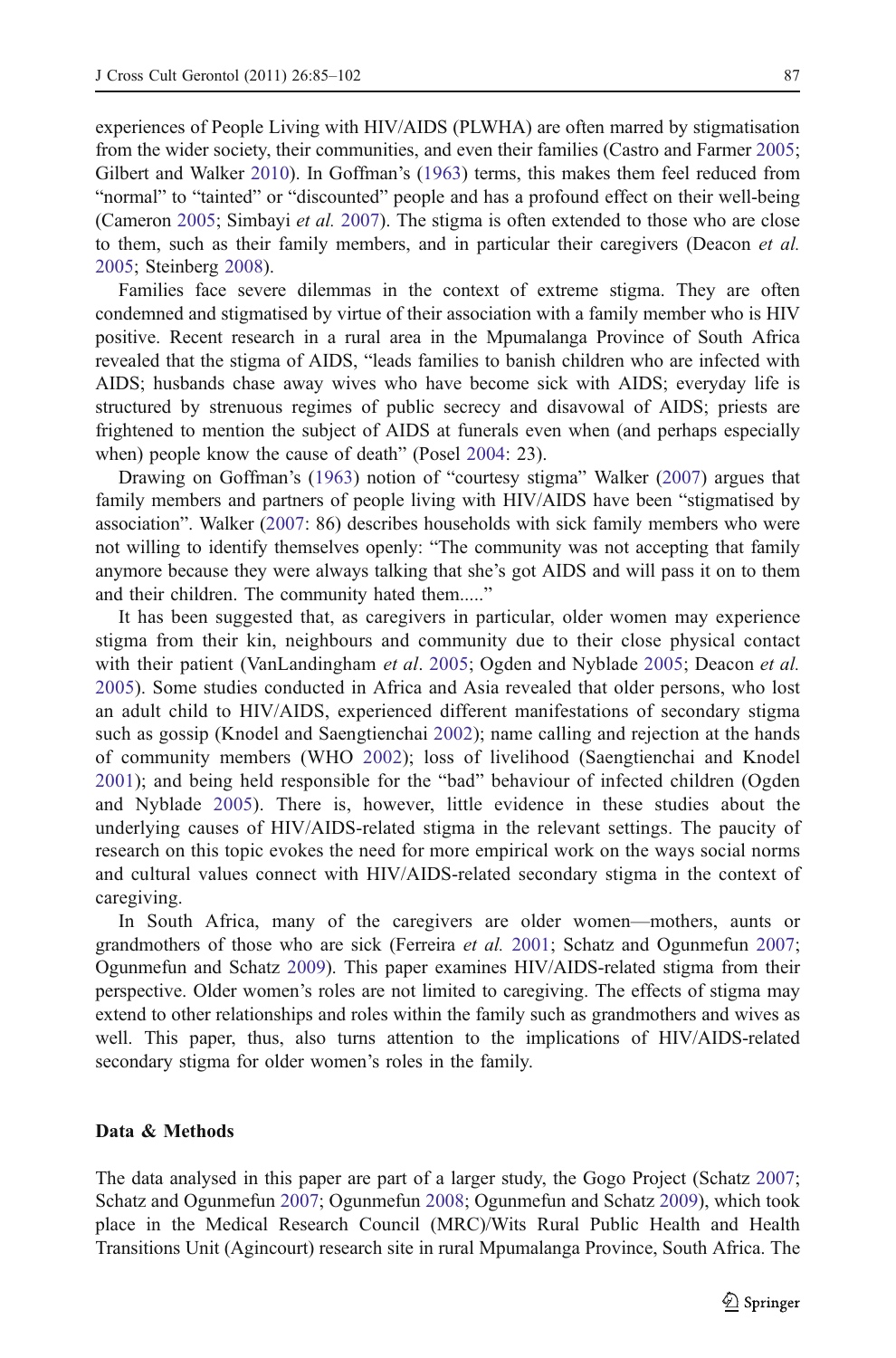interviews for this project were collected between July 2004 and February 2006.<sup>2</sup> The focus of the study is on the roles, responsibilities and kin relationships of women pre- and postpension eligibility, i.e., age 60.

# Study context

The Agincourt Unit has been conducting an annual census of households (births, deaths, in/ out migrations) since 1992. As of the 2008 census, the site was home to approximately 81,000 people, living in approximately 14,000 households in 25 villages. AIDS, as a cause of death, has steadily increased in the site since the mid-1990s. In 1992, just 1% of all adult deaths were attributable to AIDS, by 2003, 22% of adult deaths were attributable to AIDS (Madhavan and Schatz [2007\)](#page-17-0). The antenatal HIV-prevalence in the province is upwards of 30% (SADOH 2006).

The Agincourt population has low levels of education and high rates of unemployment. There is little subsistence agriculture, but families do rely on small gardens for supplemental food. Post-apartheid, this area continues to be a sending area for temporary labour migrants to nearby towns and farther away cities. The primary language and ethnic group in the area is Shangaan, with little variation within the site. Multi-generational households, particularly those made up of women, their children and grandchildren are common. A unique feature of South Africa is the strong social grant system. This governmental program provides a non-contributory means-tested pension to all women and men over the age of 60, as well as providing smaller but still meaningful child grants for children in poor households.

# Sample

Agincourt census and verbal autopsy data (2001–2003) were used to produce a stratified random sample of households with and without a recent adult death from AIDS or other causes. The aim of this approach was to be able to assess whether older women's roles and responsibilities differed in households with and without a recent AIDS-related death. Onethird of the respondents in each phase of the study lived in households that had experienced an adult AIDS-related death between 2001 and 2003; one-third lived in households where an adult death due to another cause had occurred, and one-third in households with no adult death during the period. While households are the default unit of "family" due to the way the verbal autopsy and census data are collected, the interviews provide a lens into the experiences of older women and their connected kin beyond their households. Of the 60 women in the sample, 19 of them said they had acted as a caregiver to someone they knew or suspected was HIV positive.

<sup>&</sup>lt;sup>2</sup> The Gogo Project began in July-September 2004 with repeated semi-structured interviews with 30 South African women aged 60–75. In October 2004-February 2005, the study added 30 women aged 60-75 of Mozambican descent living in the Agincourt site (Schatz [2009\)](#page-17-0); these interviews are not included in the current analysis. Finally, in November 2005–February 2006, Ogunmefun further extended the study for her dissertation research adding 30 pre-pension eligible women aged 50-59 (Ogunmefun [2008\)](#page-16-0). She also conducted follow-up interviews related to issues of stigma with the South Africans in the original Gogo Project sample—27 out of 30 women were re-interviewed; one had passed away, one refused to be interviewed and a third was mentally ill. See Schatz and Ogunmefun [2007](#page-17-0), Ogunmefun [2008](#page-16-0) and Ogunmefun and Schatz [2009](#page-16-0) for an in depth discussion of sampling and response rates.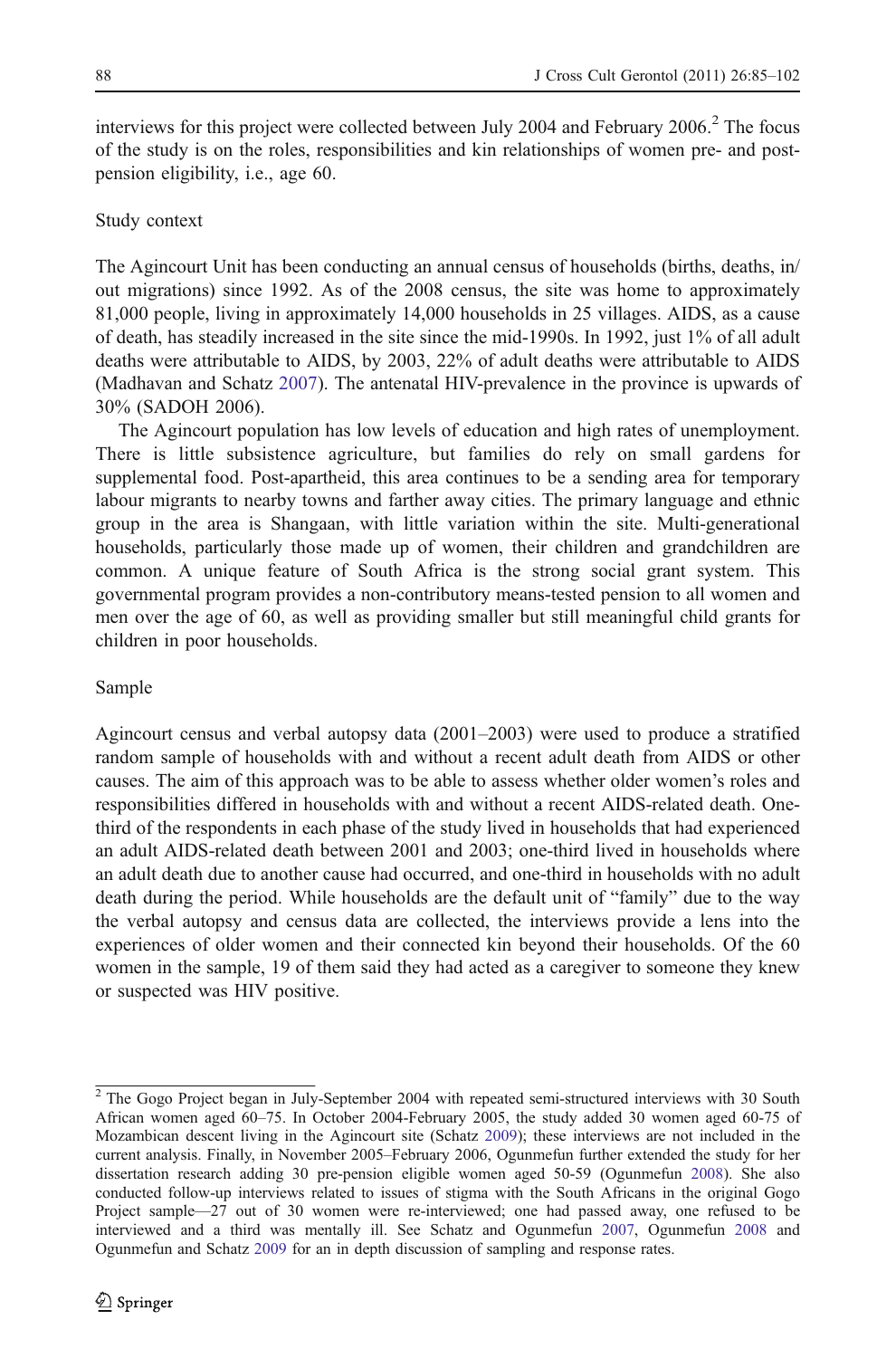The principal investigator trained three local fieldworkers in qualitative interviewing techniques and on the content of the study. Each fieldworker interviewed one-third of the respondents thrice, recorded, transcribed and translated interviews into English (see Schatz and Ogunmefun [2007;](#page-17-0) Ogunmefun [2008](#page-16-0) for a full discussion of fieldwork methods). At least three hour long in-depth semi-structured interviews were conducted with each of the 60 respondents. Topics in the interviews included the receipt and use of social grants, caregiving of orphaned and fostered children, and the sick (mainly adult children suffering from HIV/AIDS), and issues related to AIDS in their households and community, including stigma. [See [appendix](#page-15-0) for questions directly related to stigma.] Although the stratified sample allows for a comparison of households in which there has been a recent HIV/AIDS death with those where there has not, there are strikingly few differences between the households in the three strata when it came to ideas about AIDS and stigma. Before interviews were conducted, the interviewers obtained informed verbal consent<sup>3</sup> from the respondents and also informed them that they were permitted to withdraw at any point during the interview.

# Data analysis

Data analysis began in the field with extensive investigator involvement. During the fieldwork, each interview transcript was reviewed to explore emergent themes or concepts, with new questions written to be investigated in later interviews. Making use of the constant comparative method helped not only in monitoring the outcome of each interview but also in making comparisons between data and concepts as well as in refining the interview guide in line with emergent themes (Oktay [2004\)](#page-16-0). After completing the fieldwork, the authors continued to use an inductive approach to "ground" the analyses in the empirical world (Patton [1990:](#page-16-0) 67; Corbin and Strauss [1990;](#page-16-0) Neuman [2003](#page-16-0)).

The transcripts were imported to Nvivo; using an inductively created coding-tree of emergent themes, transcripts were coded at sentence or paragraph level. The coding-tree consisted of 38 axial codes, with about 250 sub-categories. This paper was based on analysis of "Reports" on axial codes related to caregiving, coping strategies, death and HIV/AIDS-related stigma.

# Results and Analysis

It has been documented in various studies on HIV/AIDS-related stigma that infected and affected people often experience different forms of stigma from kin, friends and community members (UNAIDS [2000;](#page-17-0) Ogden and Nyblade [2005;](#page-16-0) Duffy [2005](#page-16-0); Mahajan et al. [2008](#page-16-0)). This is the case in this study, where some of the respondents reported that they had similar experiences when a relative was sick or died of HIV/AIDS. Even those who had no relative that died of HIV/AIDS were able to describe the experiences of a family member, friend or neighbour that was infected or affected by the epidemic. It is widely acknowledged that the

<sup>&</sup>lt;sup>3</sup> Verbal rather than written consent was used due to low levels of literacy among older persons in this community.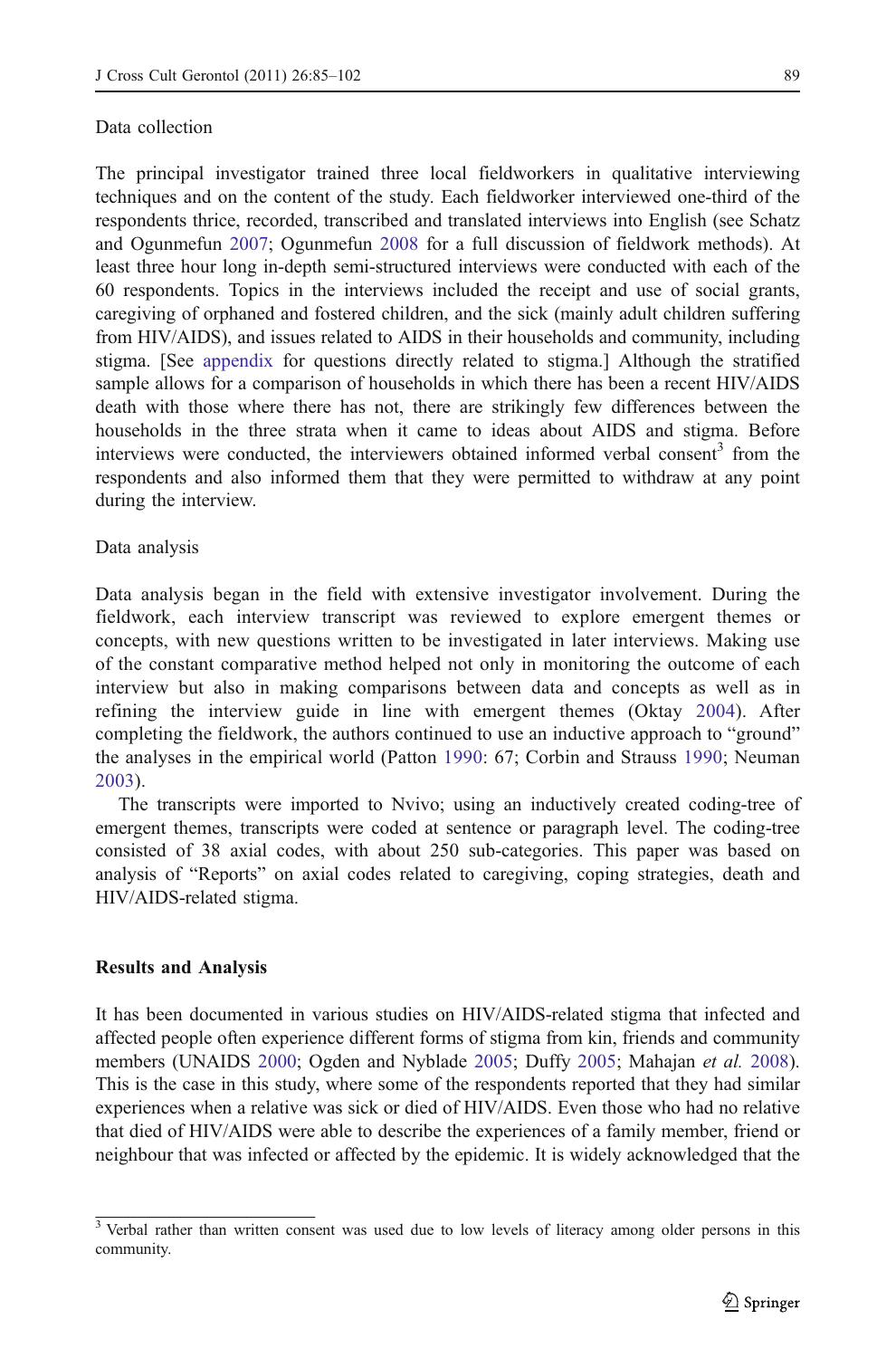forms and expressions of HIV/AIDS-related stigma experienced by HIV infected and affected individuals are embedded in the way a community views and responds to the epidemic (Ogden and Nyblade [2005;](#page-16-0) Ashfort and Nattrass [2005;](#page-15-0) Castro and Farmer [2005](#page-16-0); Squire [2007\)](#page-17-0). Thus, in order to understand older women's experiences of HIV/AIDSrelated stigma, respondents were asked to speak about community, family and personal responses to HIV/AIDS. Using narratives from the respondents, the sub-sections below focus on how community responds to those infected with HIV/AIDS, experiences of older women caring for HIV infected relatives and management of secondary stigma. In addition, perceived causes and beliefs about HIV/AIDS in the community as well as the consequences of secondary stigma are explored.

Community responses to HIV/AIDS

When asked about the general attitude of community members towards an HIV infected person, not surprisingly, the responses were mixed. The respondents reported both negative and positive attitudes towards PLWHA from members of the community. These findings echo those reported in Thailand where some participants reported negative reactions towards PLWHA and their parents, while some reported sympathetic and supportive reactions (Saengtienchai and Knodel [2001](#page-17-0); Knodel and Saengtienchai [2002](#page-16-0); VanLandingham et al. [2005\)](#page-17-0).

According to a third of the respondents in this study, people in the Agincourt community do not show love to PLWHA and they gossip about and laugh at them. One of the respondents made an attempt to explain the reasons:

They don't show love to them, and gossip about them. They don't like to talk to them and the reason for this is that they don't want to be infected.

While another, although in agreement, had a different idea:

Community people will not show love to that person and they will gossip that the person is HIV positive because he/she is a prostitute.

These responses reveal and reflect some of the stereotypes about HIV/AIDS, namely irrational fear of transmission and assumptions about the moral integrity of PLWHA. Similar stereotypes were also reported in studies conducted in Ethiopia, Tanzania, Zambia and Vietnam (Ogden and Nyblade [2005\)](#page-16-0). These public perceptions of stereotypes, in most cases, lead to negative attitudes and reactions towards people who are infected and affected by the epidemic.

In contrast to the above, thirteen of the respondents said that the community show love and treat HIV infected people like others in the community. According to one respondent:

[The] community people show love to the person because he/she didn't like to be HIV positive, it happened by mistake.

Although, in the minority, this kind of non-judgemental, positive attitude towards PLWHA is not unusual and was also reported in a study conducted in rural Malawi, in which, community members generally provided moral and social support for those who were infected and their caregivers. The study demonstrated that when questioned, the caregivers were reluctant to name AIDS as the disease, although they described its symptoms (Chimwaza and Watkins [2004\)](#page-16-0). The non-identification of the condition, and therefore non-disclosure of the patient's status, might have contributed to the positive reaction from the community and eliminated the more common negative approach.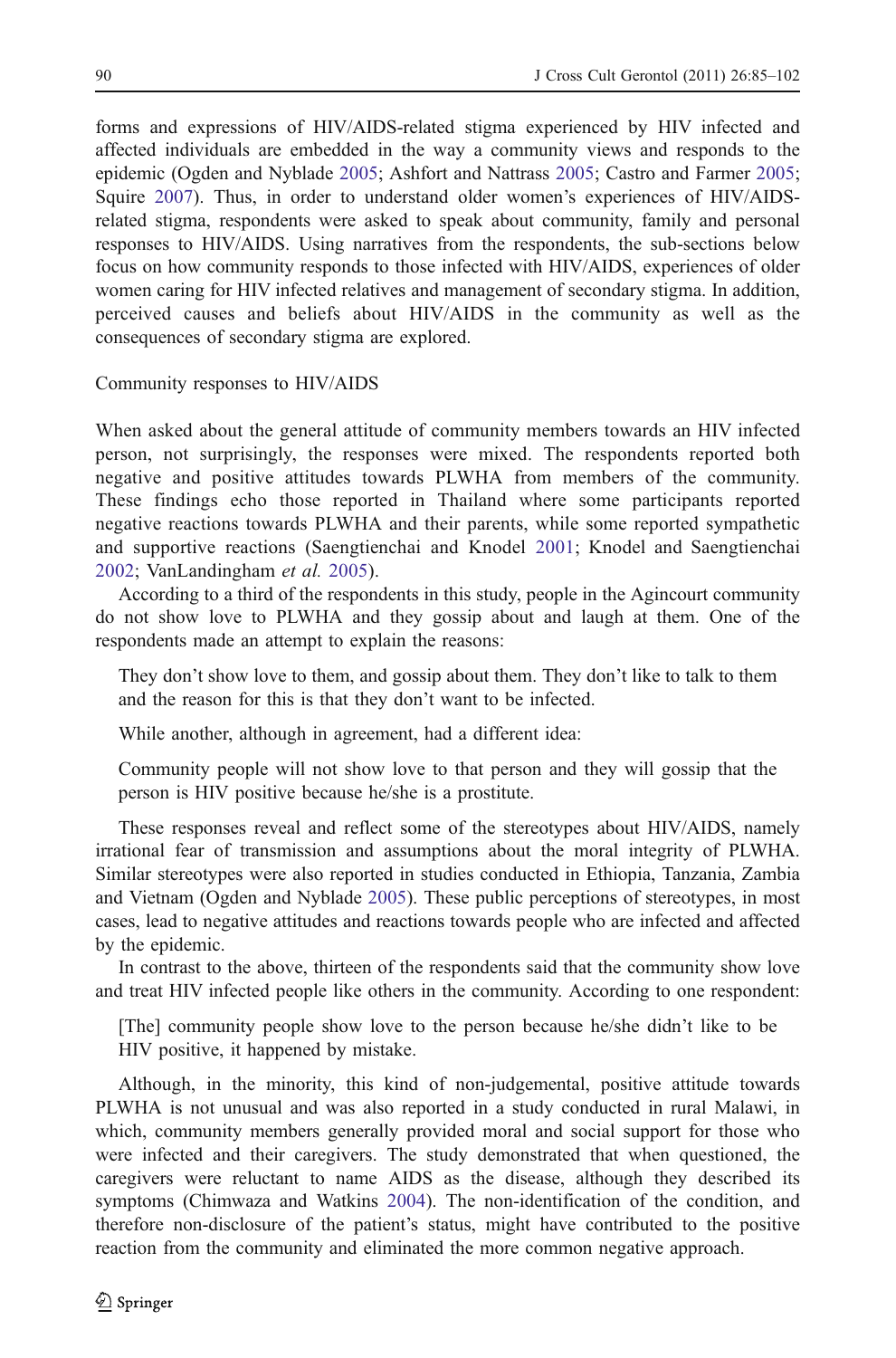Nearly one-third of the respondents said they do not know how the community responds to people who are infected. Some of them said they have no idea of what is happening in the community because they are old and some parts of their bodies are painful, making it difficult for them to move around. A few, however, said that it is hard to know how the community will react because people do not reveal their status. As explained by a respondent:

I don't know how [people react] because no one has exposed himself/herself by saying he/she is HIV positive so that we could see how the community reacts to him/ her.

Non-disclosure of status may, therefore, make it difficult to assess the reaction of people to HIV/AIDS. However, the mere fact that there is a need to keep HIV/AIDS a secret indicates that the expectations are that there would be a negative response from the community—therefore the avoidance strategy. Non-disclosure and the secrecy that surrounds HIV/AIDS, although meant to protect PLWHA and their caregivers, indirectly contribute to the prevailing negative attitudes and stigma as attested by others (Reid and Walker [2003;](#page-17-0) Cameron [2005;](#page-15-0) Campbell et al. [2005;](#page-16-0) Steinberg [2008](#page-17-0)).

Respondents' narratives, excerpted here, show that the attitude of community members towards HIV infected people could either be negative or positive in the Agincourt community. These mixed results are likely to extend to their close family members, especially their caregivers.

# Experiences of secondary stigma<sup>4</sup>

Nearly all the respondents in this study were or are caregivers to adult children, spouses and other kin, some of whom were or are HIV positive (Schatz [2007](#page-17-0)). Of 60 respondents, 58 had taken care of at least one sick adult relative and of these 58 caregivers, 19 knew or suspected that their patient was HIV positive. When those who took care of an HIV infected relative were asked about their experiences of secondary stigma, some were able to relate their personal experiences, while a few said they never experienced stigma because they kept the status of their patient secret. The non-disclosure of the status of their patient, for these respondents, could be regarded as a symptom of "expected" or "anticipated" stigma. This has been reported in a study conducted among African-American caregivers in the USA (Poindexter and Linsk [1999\)](#page-16-0) as well as other studies (Scambler [2004](#page-17-0), [2006\)](#page-17-0). The respondents who reported that they did not take care of an HIV infected relative were also asked about secondary stigma and some were able to relate the story of a relative or "a certain gogo (grandmother)" in their village who experienced what we would term secondary stigma.

In their study of HIV-related-stigma, Ogden and Nyblade [\(2005](#page-16-0)) referred to four main forms of stigma that HIV-positive people experience, that is, physical stigma—physical isolation and violence; social stigma–social isolation, loss of identity and voyeurism; verbal stigma—pointing fingers, taunting and rumours; and, institutional stigma–loss or inability to secure livelihoods, housing, health care or education. In order to find out whether older caregivers, who care for HIV positive people, also experienced these main forms of stigma, the respondents were asked questions relating to these types. Indeed, some of them reported that they experienced different forms of stigma that could be classified within these

<sup>&</sup>lt;sup>4</sup> There is no word for stigma, or secondary stigma, in the local language; therefore, respondents were asked whether they experienced negative reaction as a result of caregiving for a sick loved one.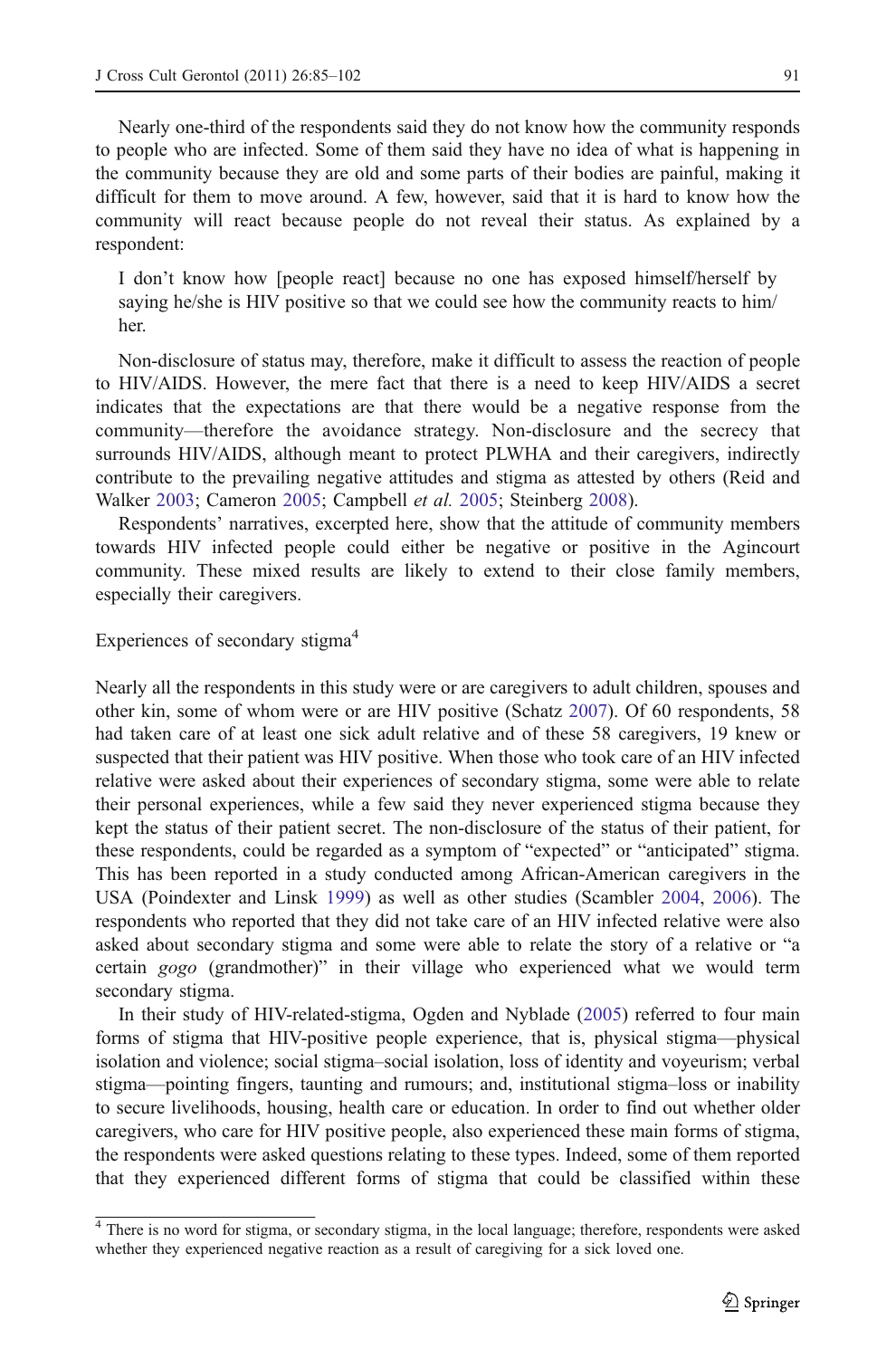categories, such as physical, social and verbal stigma. A respondent, who lost a son to HIV/ AIDS, was one of them. She described her experience:

...I will tell you about my experience with my son that died of AIDS. The community was gossiping and some were laughing at my family...Some of my friends were gossiping about me, that I would be infected because I was taking care of my son that died of AIDS. Some came to visit me in order to see what was happening in my house so that they could go around to gossip about me and my son... My husband is no longer sleeping with me. He said he doesn't want to be infected because I was the one taking care of my son who was HIV positive... I am sorrowful because I didn't choose to have a son who is HIV positive but I pray for them that God will open their eyes and make them to have feelings for those who are HIV positive.

Not only did she experience verbal stigma from community members when they gossiped about her and her family, but also social stigma from friends who visited in order to report to others in the community. She expressed lack of trust in the "people who come to visit"; this distrust suggests a sense of disconnection from friends and community members that may lead to feelings of isolation and rejection. In addition, she experienced isolation (physical stigma) from her spouse who refused to sleep with her due to fear of infection. This means that the caregiving role of some older women may affect their other roles, e.g. being a wife. There is no doubt that the loss of the role of wife is likely to have negative emotional and mental effects on the respondent.

Another respondent, who experienced verbal stigma from community members because of her brother-in-law's illness said:

I remember the time that my brother-in-law was sick with AIDS, people used to look at us in a bad way. Some said to me that they feel bad about my brother-inlaw's condition meanwhile they only wanted to gossip about him. And, sometimes when I was passing by, they pointed fingers at me to laugh and gossip... I was very worried.

Her lack of trust in people's concern for her illustrate that experiences of stigma may lead caregivers (and PLWHA) to doubt and question any gesture of social and moral support from friends and community members and, this is likely to lead to further isolation.

Although secondary stigma from community members and friends is very disturbing, it is that much more painful when it comes from close relatives. As recalled by one of the respondents who experienced stigma from her loved ones:

Because I was helping my sister to take care of her daughter who was HIV positive, my grandchildren keep on telling me that I must not cook anything for them because I may be HIV positive, because they don't want to be infected also...I am worried.

She admitted that she has never been to the clinic for a test because she did not think she contracted the virus, but she was very worried about the isolation (physical stigma) she has been experiencing from her grandchildren, which she perceived as an outcome of their fears that she had contracted the virus. This is not an isolated experience as can be seen from the testimony of a respondent who experienced physical stigma from her grandchildren. She said:

I did experience [stigma] as I told you that my grandchildren are no more visiting me. They say that they are afraid to die because three people have died here in my house; maybe I have something that kills people. Maybe they heard this from their parents.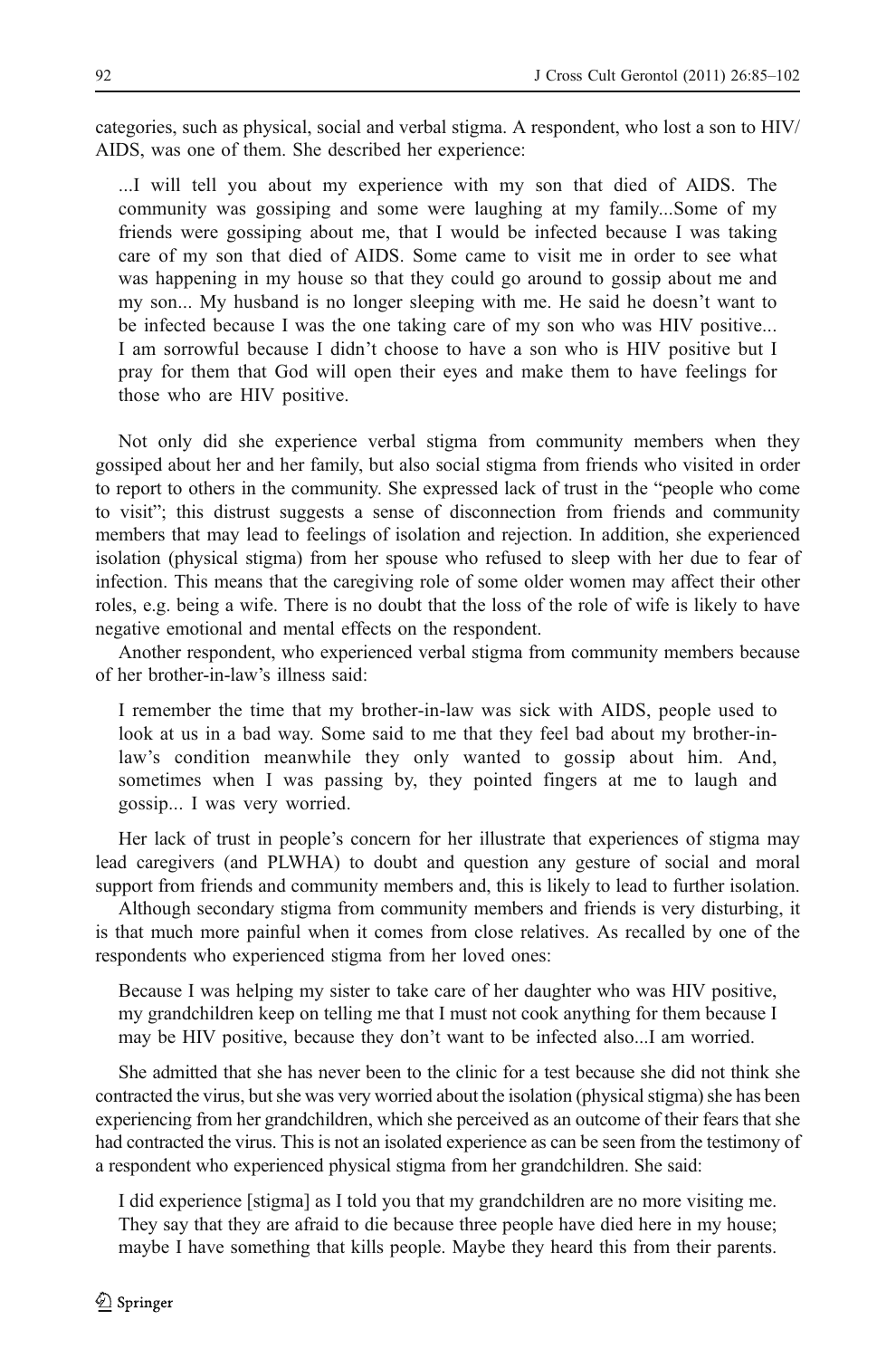This respondent is a widow who lost a son and granddaughter that had symptoms similar to those of HIV/AIDS. In this community lack of contact with grandchildren is unusual; thus, stigma related to earlier caregiving of those who died of AIDS-related illnesses, affected her other role as a grandmother.

These results imply that the caregiving role of older women does not only lead to stigma but negatively impacts on their other gender roles within the family such as wives and grandmothers.

# Managing secondary stigma

Although some respondents reported that they experienced secondary stigma from community members, friends and relatives, a few said they had no such experiences during or after caring for a loved one who died of HIV/AIDS. As evident in this respondent's report of the experience she had when her daughter died:

I was treated well, especially by people from the church. They used to come and pray for me and the sick person... And [my family members] were very supportive.

The reason why this respondent (and a few others) said they never experienced secondary stigma may be due to the fact that they kept the status of their loved one secret because of the anticipated stigma, as mentioned earlier. The literature suggests that when stigma is anticipated or expected (also known as "felt stigma"), people sometimes find ways to manage it by concealing the status or condition (Goffman [1963](#page-16-0); Poindexter and Linsk [1999](#page-16-0); UNAIDS [2000](#page-17-0); Campbell et al. [2005;](#page-16-0) Scambler [2006](#page-17-0)). Four of the respondents confessed that the reason that they did not experience stigma was because they did not disclose the HIV-status of their relative. Due to the prevalent migrant labour system in South Africa, this non-disclosure of status was easy in some cases as these caregivers' relative only came home shortly before passing away, which is the common practice (Clark et al. [2007\)](#page-16-0). Others may have passed the symptoms off as those of *tindzhaka*.<sup>5</sup> When caregivers anticipate stigma, they may manage it through non-disclosure of their patient's status. A study conducted in four townships in Western Cape, South Africa, also shows that due to stigma, some older caregivers concealed the disease, so that shame would not be brought on their household (Ferreira *et al.* [2001](#page-16-0)).

One of the respondents in our study explained why she had to manage the stigma she anticipated:

People in the community were good to me. They came in large numbers to mourn. May be it is because my husband was a very kind man. Even during the funeral, people came in large numbers... I didn't experience any negative reaction because I didn't tell anyone that my husband was HIV positive. Even my parents and my husband's relatives did not know my secret... Dying of AIDS at that [time] was a secret. I think people would have gossiped about it and my husband's reputation would have been spoiled.

Her husband died in 2002 and she never told anyone (except her brother-in law) since then. During the interview she said:

Two years ago, people used to hate a person who is positive. They used to think that the person is infected because he/she is a prostitute. Nowadays, a person who is positive is loved by people. We feel sorry for him/her. We don't isolate him/her.

 $<sup>5</sup>$  Many in the Agincourt community believe that *tindzhaka* is another disease that has symptoms that are</sup> similar to those of HIV/AIDS; however, *tindzhaka* is caused by the breaking of taboos surrounding death and sex. Some of the taboos of *tindzhaka* are explained in narratives later in this paper.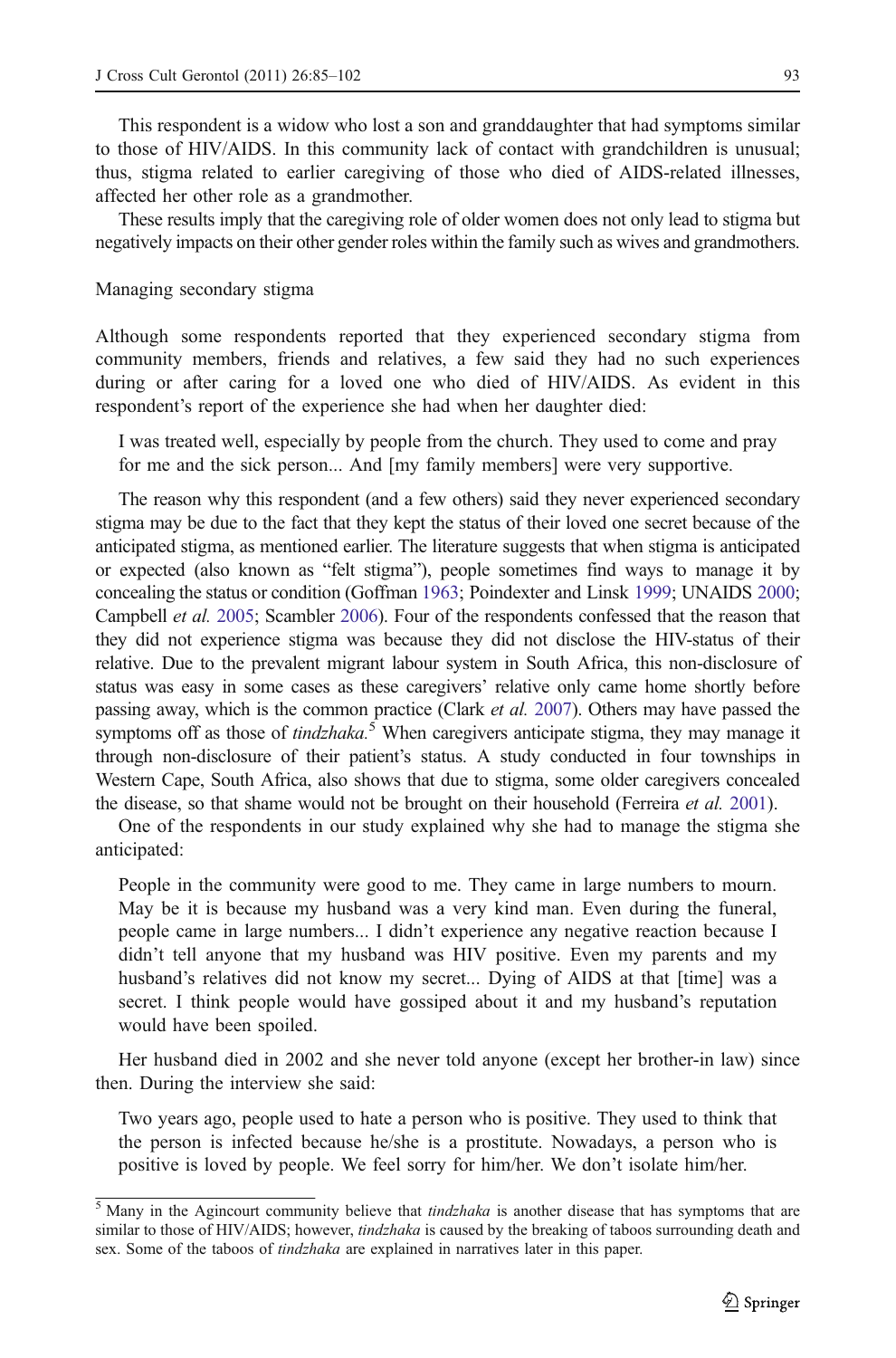Although she expressed the belief that attitudes within the community may have changed such that people are more supportive of people with HIV and their families, she still kept her secret. Her actions suggest that she still felt that disclosure of the status of a loved one, even years after his/her death, can ruin the person's reputation and also lead to stigmatisation of those left behind. Since HIV/AIDS is a highly stigmatised disease especially where the major mode of transmission is through sexual intercourse, caregivers in this study tended to manage stigma by concealing the status of their patient. These caregivers perceived keeping the status of a loved one secret as a way to protect themselves from stigma and the shame of losing a relative to HIV/AIDS.

It seems that another way for people to shield themselves from shame is to ignore and deny the fact that their loved one died of HIV/AIDS. A study conducted in rural Uganda shows that denial of symptoms by a patient or family was common in the community (Muyinda *et al.* [1997](#page-16-0)). Family members of those who were infected kept repeating that they were alright or improving when the condition was actually deteriorating (Muyinda *et al.*) [1997\)](#page-16-0).

The responses of older caregivers, who are also family members of those who are infected with HIV/AIDS, may not be much different as they may also live in denial or ignorance of the fact that their patient is HIV positive. These older caregivers may find it easier to relate their experience by talking about a certain person that experienced it rather than referring to themselves. This may even make them feel safe as they do not want to be exposed to stigmatisation. Such responses were heard from four of the respondents in this study, who lost a relative to HIV/AIDS. These respondents reported that they took care of a loved one who died of symptoms that are similar to those of HIV/AIDS. However, when asked about their experience of secondary stigma, their response was negative, that is, they did not have such experience; but, they were able to talk about "a certain gogo (grandmother)" that experienced secondary stigma.

The response of an older woman, who took care of a daughter who had symptoms such as diarrhoea, sores and weight-loss suggesting she died of HIV/AIDS, illustrates the point made earlier. When asked whether she experienced secondary stigma because of taking care of her daughter, she replied that she did not experience any stigma because her daughter died of headaches. However, when asked whether she knew somebody else who experienced secondary stigma she said:

There was a certain gogo who was looking after her daughter who was HIV positive. She was treating her [daughter] well and they were sleeping together in the same room. She was cooking for her and also washing her. She was doing everything for her... People in the community were feeling sorry for the gogo and they visited the sick person. They also advised the gogo to take the sick person to the sangoma [traditional healer] to get muthi [traditional medicine]. Some gave the gogo muthi to give to the sick person, so this shows that the community loved this gogo.

Living in denial or talking about "a certain gogo" may make it easier for these older women to safeguard themselves from the shame or stigma associated with HIV/AIDS. Some may find it difficult to talk about their experiences of stigma, particularly with the interviewers who were members of their larger community, although not from their own village. One of the respondents refused to talk about her experience of secondary stigma when asked. She said:

I have told you that I know nothing about AIDS, so if you keep on asking me about it, I will keep quiet.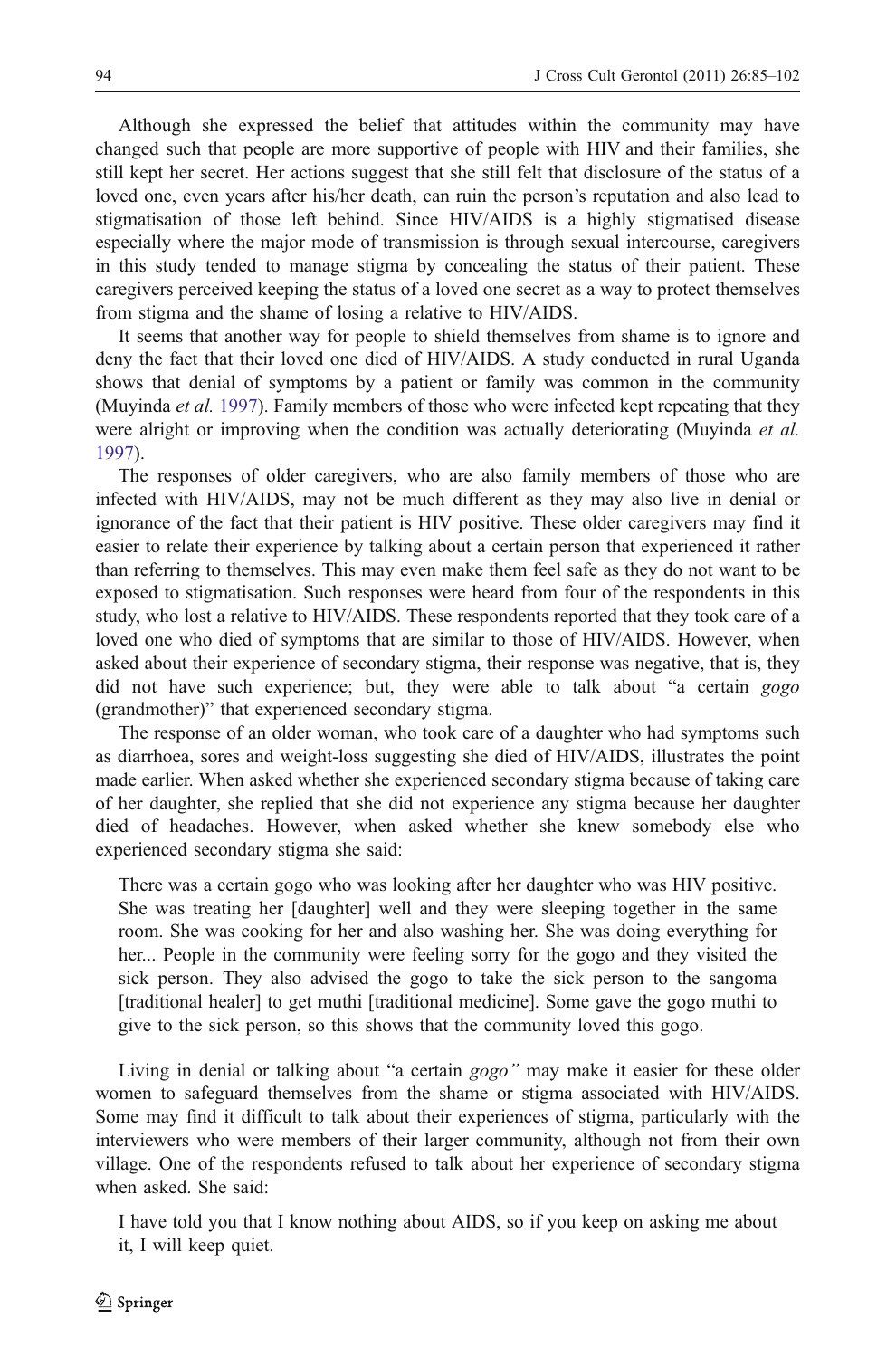This is despite the fact that the Agincourt verbal autopsy data revealed that someone had died from HIV/AIDS in her household in the period 2001–2003. Her complete denial of this knowledge and of the disease or stigma related to it could be as a result of fear of exposure to stigmatisation or other deep-rooted beliefs not explored in this study.

The above further underlines the complexity of people's response to HIV/AIDS. It also raises questions why some older caregivers may choose to ignore the disease and live in denial. In order to gain a more nuanced understanding of this phenomenon, there is a need to further explore the causes and beliefs underlying HIV/AIDS-related stigma in the Agincourt community—this is done in the following section.

Perceived causes and beliefs about HIV/AIDS and related stigma

As suggested in the literature on HIV/AIDS-related stigma (Ogden and Nyblade [2005](#page-16-0); UNAIDS [2000](#page-17-0); Mahajan et al. [2008](#page-16-0)), fear of infection is one of the prevailing factors responsible for the negative reactions towards HIV infected and affected people. According to Ogden and Nyblade ([2005\)](#page-16-0), the knowledge about the three correct modes of HIV transmission (sex, blood, and mother-to-child) sometimes co-exist with erroneous beliefs such as transmission through ordinary daily interactions with PLWHA. This irrational fear of transmission through every day contact, despite the knowledge that this is not the case, therefore, leads to stigma towards those who are infected and affected.

To better understand the forms and expression of secondary HIV/AIDS- related-stigma, respondents were asked about the causes of stigma in their community. The respondents confirmed the presence of the fear of transmission in their community, as demonstrated in this quote:

People are scared of HIV positive people because they think that they will be infected if they get close to the person, and others say that if you eat with them you may get infected.

Such erroneous ideas about HIV transmission may result in stigma towards those who are infected and affected. Another respondent gave an example by way of illustration:

People are scared that they will be infected by this disease. For example, if I am HIV positive and I give you food to eat, you won't eat it... You will be scared by the way I am looking because I will be thin with sores [on my body] and in the mouth. If I give food to you, you will refuse because you think that you will be infected.

This picture suggests that older women, and perhaps others, in this community understand HIV/AIDS like other communicable diseases that can be spread by contact with those who are infected. Regardless of the fact that some of the respondents are aware that the major mode of transmission of HIV is through unprotected sex, transmission by contact still dominates their minds. This is demonstrated in the following response:

Everyone is afraid of HIV/AIDS. People think if [an infected person] comes near you, you would be infected... We are told that it comes through sex but we don't [really] believe [it].

This means that the fear of transmission may still persist in people's minds despite extensive information, education and communication (IEC) programmes about HIV/AIDS (McDonald and Schatz [2006\)](#page-16-0). This, according to Ogden and Nyblade [\(2005](#page-16-0)), may be due to the fact that HIV/AIDS messages rarely focus on explaining how HIV is *not* transmitted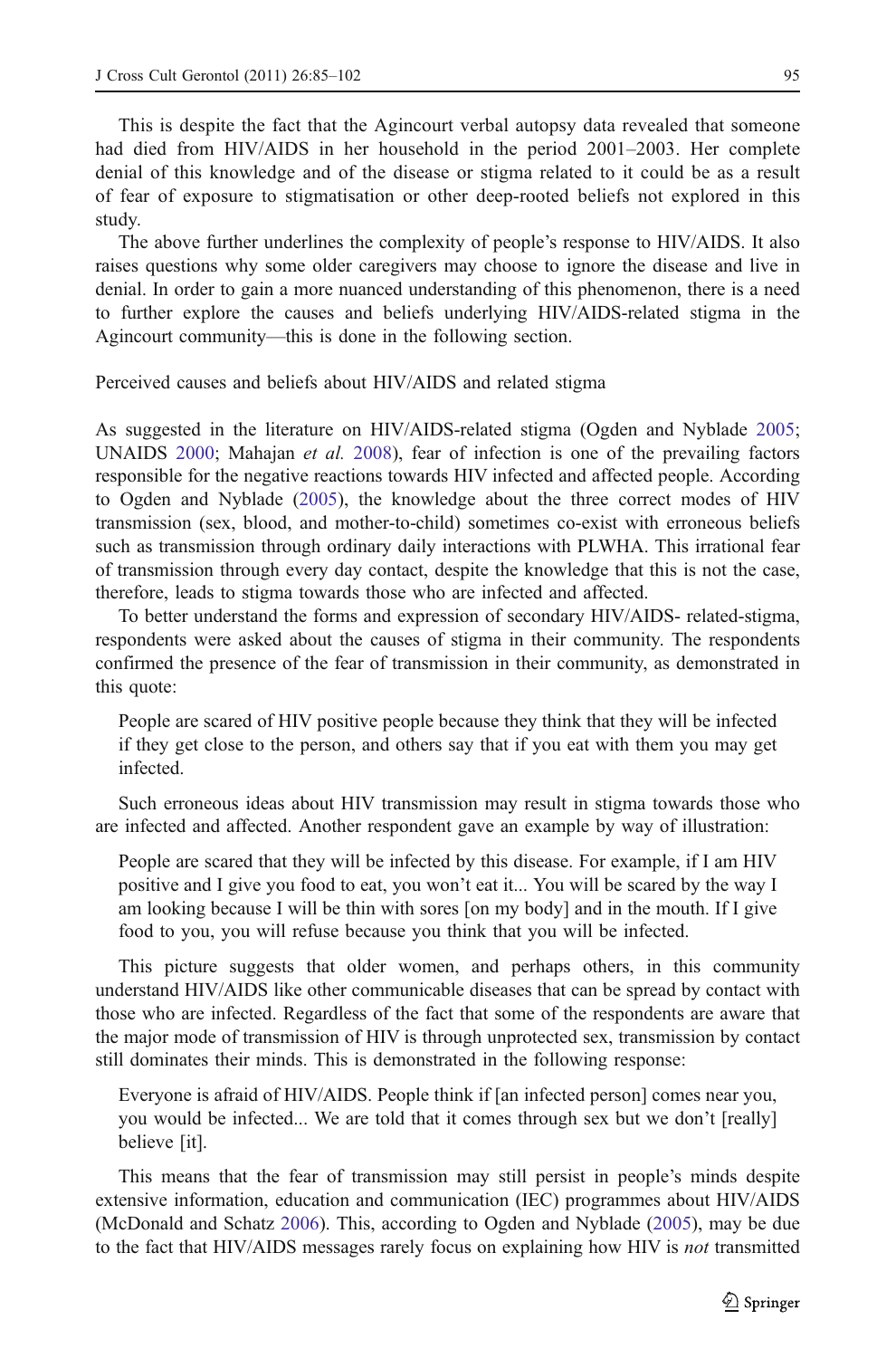but on how HIV is transmitted and is incurable. This tends to further fuel the stigmatisation of HIV/AIDS in the society.

Assumptions about the moral integrity of people infected with HIV/AIDS, like fear of transmission, could also contribute to the stigma towards the infected and affected people (Ogden and Nyblade [2005\)](#page-16-0). This is because sexually transmitted diseases "carry a moralistic judgment of blame", supposedly due to the indecent or promiscuous behaviour of the infected person (Madru [2003](#page-16-0); Zhou [2007\)](#page-17-0). As a result, the infected person is held responsible for contracting the illness and therefore stigmatised (Madru [2003](#page-16-0)). This is often extended to his/her caregivers as well. The link between HIV and morality could also be related to the fact that affliction is often discerned as a physical manifestation of a moral transgression or breaking of social prohibitions or taboos (Ogden and Nyblade [2005\)](#page-16-0). The society therefore believes the culprit deserves the judgment of the disease—in this case HIV/AIDS.

These examples draw attention to the socio-cultural impact of HIV/AIDS. In a rural setting, local cultural beliefs and explanations about illness and disease causation can contribute to HIV/AIDS related stigma (Parker and Aggleton [2003](#page-16-0)). This associated stigma is likely to be transferred to older women who are caregivers to an infected child. In order to explore this phenomenon, the respondents were asked about the traditional beliefs about HIV/AIDS and stigma in the community. In their narratives, nearly all of the respondents insisted that the high prevalence rates of HIV/AIDS in the community are due to the fact that young people today no longer obey the norms and traditions of their society. This belief underlies the erroneous popular explanation of how HIV is transmitted in the community. A respondent had this to say:

The belief is that the young ones, mostly under the age of 18, should not have sex but because this belief is not respected by them, they are infected by AIDS. The youth are not obeying the norms and values of the society, so many different diseases like AIDS and TB are at a high [prevalence] level.

The perception that HIV infection is the product of a bad personal behavioural choice, may impact on the community's assumption that the person ought to carry the blame if HIV infection ensues (Ogden and Nyblade [2005\)](#page-16-0). In addition, it generates stigma from the community towards PLWHA if long-standing cultural traditions are broken in the process of making the personal choice that caused HIV infection; this stigma is later extended to affected kin. As noted earlier, a number of respondents made comments like the one below:

Community people will not show love to that person and they will gossip that the person is HIV positive because he/she is promiscuous.

Another study conducted in the same community (Agincourt) similarly showed that stigma is related to the belief that HIV/AIDS is transmitted by those who engage in "bad sex" (promiscuity) in the community and therefore, death from the disease is a just reward for their behaviour (Posel [2004\)](#page-16-0). This provides further evidence that if a community believes that traditions are being broken because of people's sexual behaviour, they are unlikely to show empathy towards the infected person, and this could result in stigma towards the "offender" and those associated with them.

Another respondent who believed that the high death rate is due to the disobedience of the youth, however, cited a taboo as an example of the tradition that has been broken:

AIDS is caused by the young ones who never listen to their parents when they tell them about the norms and values of our culture. For example, if there is a death in our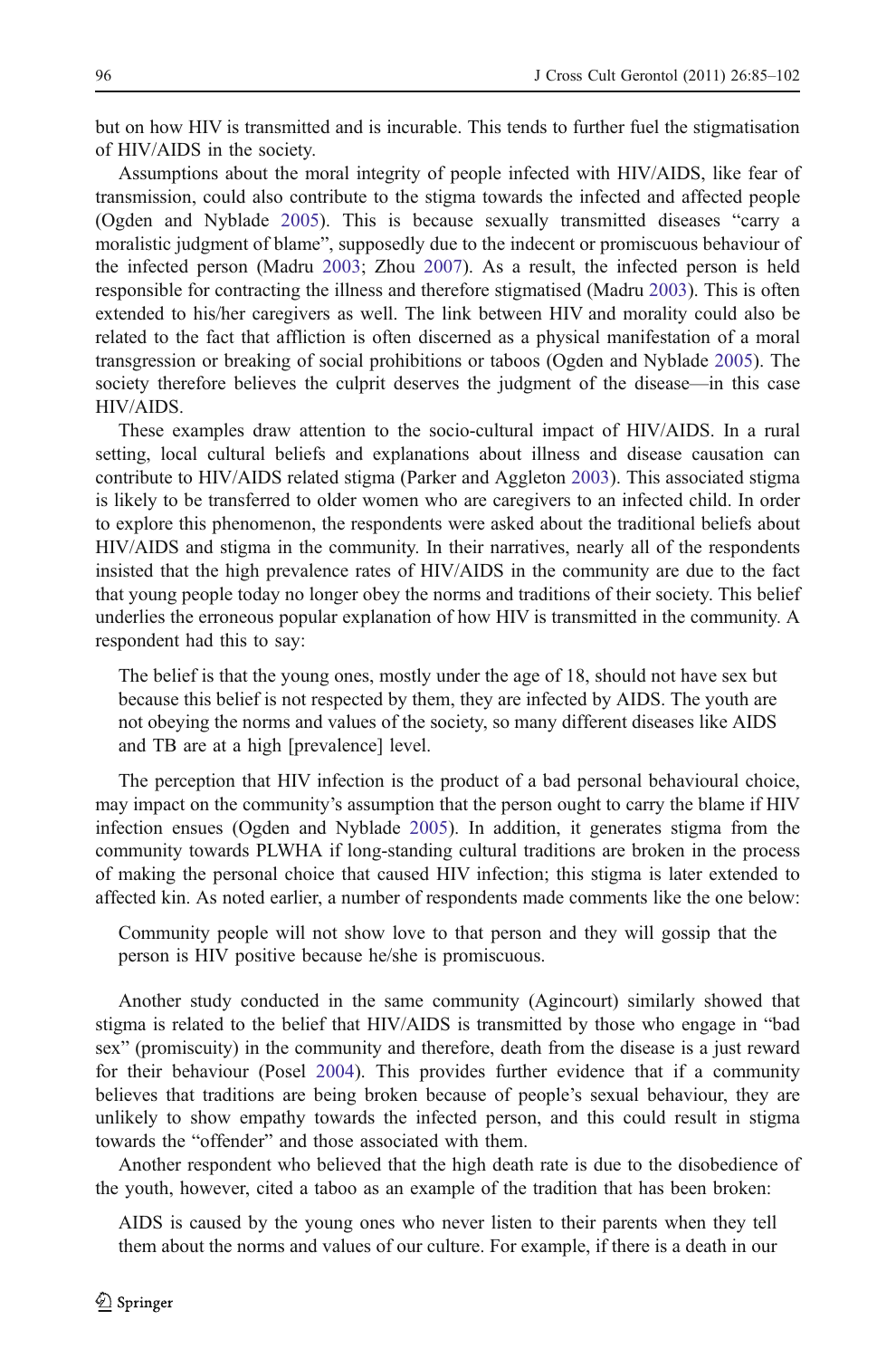family and we eat food, we are not allowed to have sex until 7 days [pass]. But you will discover that they eat food in the afternoon and have sex with their partners at night, so this causes tindzhaka disease that is similar to AIDS.

Like her, many of the respondents believed that breaking of the "taboo of *tindzhaka*" is the reason why many are dying of HIV/AIDS in the community. Taboos reflect attempts to maintain order and protect against disaster in traditional societies (Madru [2003\)](#page-16-0). Thus, local beliefs about the cause of HIV, such as youth disobeying the norms and traditions of the society and people breaking taboos, are likely to underpin the stigma in the community.

It has been suggested that stigmatisation may also be due to the fact that people in many societies tend to believe in *karma*, a way of making sense of cause and effect, which is expressed in the Bible as "What a man sows so shall he reap" (Ogden and Nyblade [2005](#page-16-0)). This, therefore, makes community members react negatively towards PLWHA and sometimes, the affected. When one of the respondents was asked whether she knew an older woman who experienced stigma as a result of taking care of an infected person, she said:

My neighbour died last month, towards the end of December, and people gossiped that she was HIV positive. Her mother [who cared for her] also became ill and now she has died. People said that the mother was also HIV positive. As you can see that there is nobody going to mourn in their house. Maybe they are scared that the person was HIV positive. Since morning, no one has gone to their house, even the pastor did not come to do the devotion. After her husband died some years ago, she started running around with men, telling people that she is not old. Today, she has died of AIDS and people didn't come to her house, and the few others that went there to mourn were grumbling that she became a prostitute when her husband died.

Although it is not clear from this narrative whether it was the daughter or mother that was promiscuous, it does show that stigma could be extended from the infected person to the caregiver, even after the person dies. As mentioned earlier, this is because some people believe that the infected person deserved the punishment due to his/her actions.

#### Consequences of stigma

There is no doubt that a complex association exists between HIV/AIDS primary and secondary stigma and the way both manifest themselves in a community. It is clear that stigma towards PLWHA translates into consequences for secondary stigma towards those associated with them and the qualities of the experiences of secondary stigma often mirror primary stigma.

Some respondents in this study believed that stigma could make PLWHA suffer loneliness as they isolate themselves or feel isolated:

They don't enjoy life anymore, and they feel that they are not welcomed in the community. They isolate themselves and think that it is better to die.

As both of them explained, the loneliness and depression related to an HIV/AIDS diagnosis and resulting stigma may even lead some to commit suicide. In order to elaborate on this, a respondent recalled a story about a suicide in her response:

They are not happy about it because they could see that people don't show love towards them, so some shoot themselves to death to commit suicide. I remember one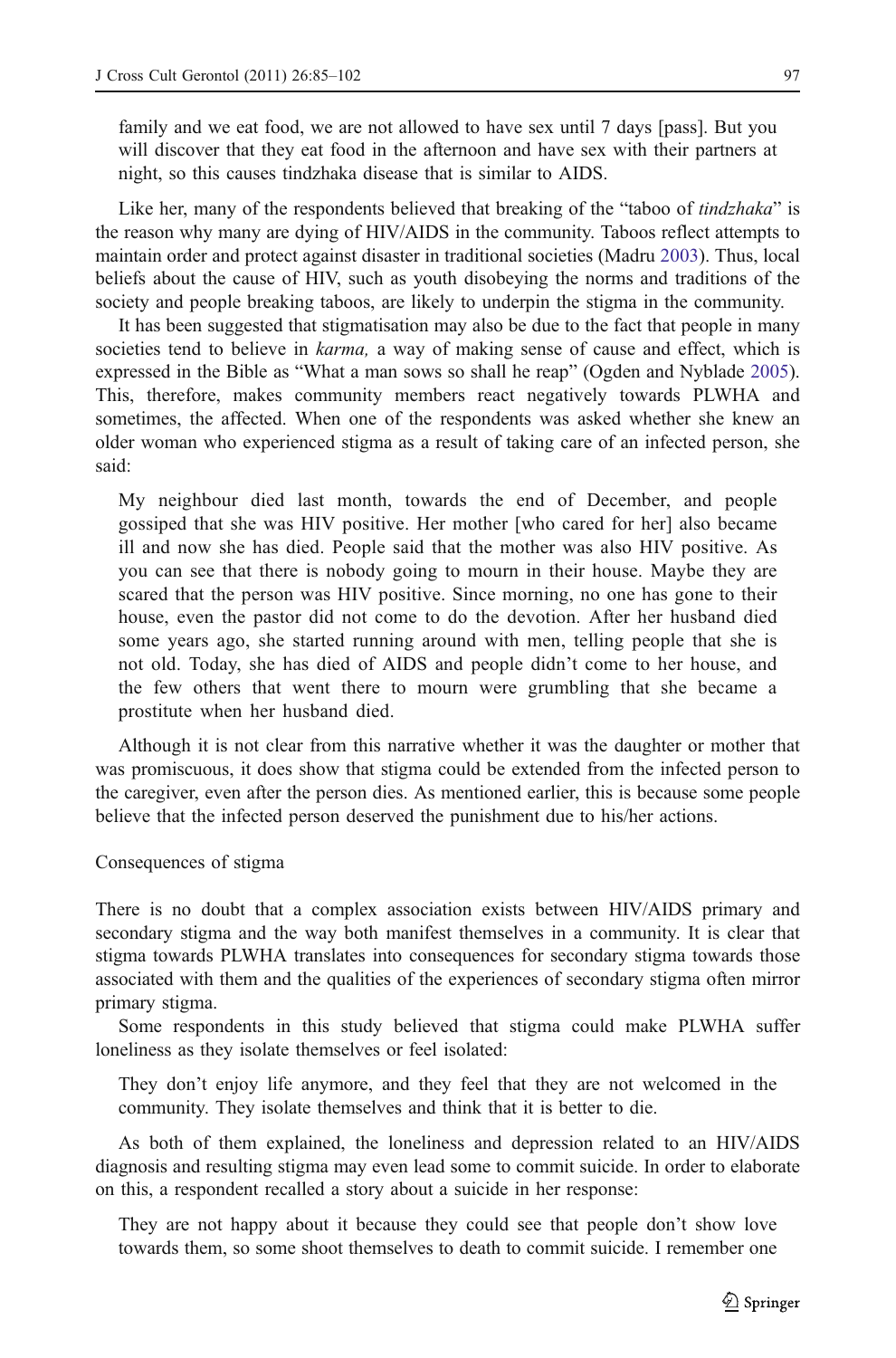boy committed suicide because nurses told him that he was HIV positive. He excused [himself] at night by telling his wife that he was going to the toilet, and [because] he was naked, his wife thought that he was really going to the toilet. Later they found him dead on the veld the following day.

This narrative shows that stigma towards PLWHA may make individuals contemplate suicide as a way out of the problem; especially if the person feel lonely, depressed, and rejected by the community. This may also further exacerbate the situation and make others conceal an individual's status to avoid rejection and lack of empathy from others in the community.

Like those who are infected with HIV/AIDS, affected people such as the older caregivers, can suffer loneliness, feel or be isolated by friends and the community because:

People don't want to visit the family as they are afraid of the disease, and they think that they will be infected if they visit the family.

The reluctance of community members to visit the family of an infected person is also due to the erroneous knowledge about the mode of transmission of the disease that is prevalent in this community, as discussed earlier.

The associated stigma, in addition to loneliness and isolation, may have more tangible negative outcomes. Some of the affected, especially caregivers, may lose their source of livelihood as a result. As one respondent commented:

"[The] family will have a problem if they have a business as people will no longer buy from them".

One of the respondents who lost a child to HIV/AIDS had this experience:

Like me, I sell traditional beer, so three months after the death of my daughter, the number of people who came to buy traditional beer decreased. But it is okay now and they are coming in large numbers like before.

Although she was fortunate to have her customers return, some affected people may be less fortunate. In a study conducted in Thailand, Saengtienchai and Knodel [\(2001](#page-17-0)) found that some caregivers had to quit or change to other types of work because of stigma.

These findings provide evidence that secondary stigma can have serious negative consequences for those who are affected, like some of the older women in this study. The implication of this is that HIV/AIDS-related secondary stigma may have long-term effect on older caregivers, especially in relation to their livelihood.

# Discussion & Conclusion

This paper explores they ways in which secondary stigma impacts older women and their experience of HIV/AIDS in their community. Respondents' narratives reveal that many attribute the high rate of adult death in their community to the fact that young people no longer respect the norms and traditions of their society, e.g. they no longer obey the "taboo of tindzhaka". Such beliefs seem to fuel HIV/AIDS stigma towards PLWHA and also older women who are their caregivers, thereby suggesting that secondary stigma could be rooted at least in part in cultural beliefs.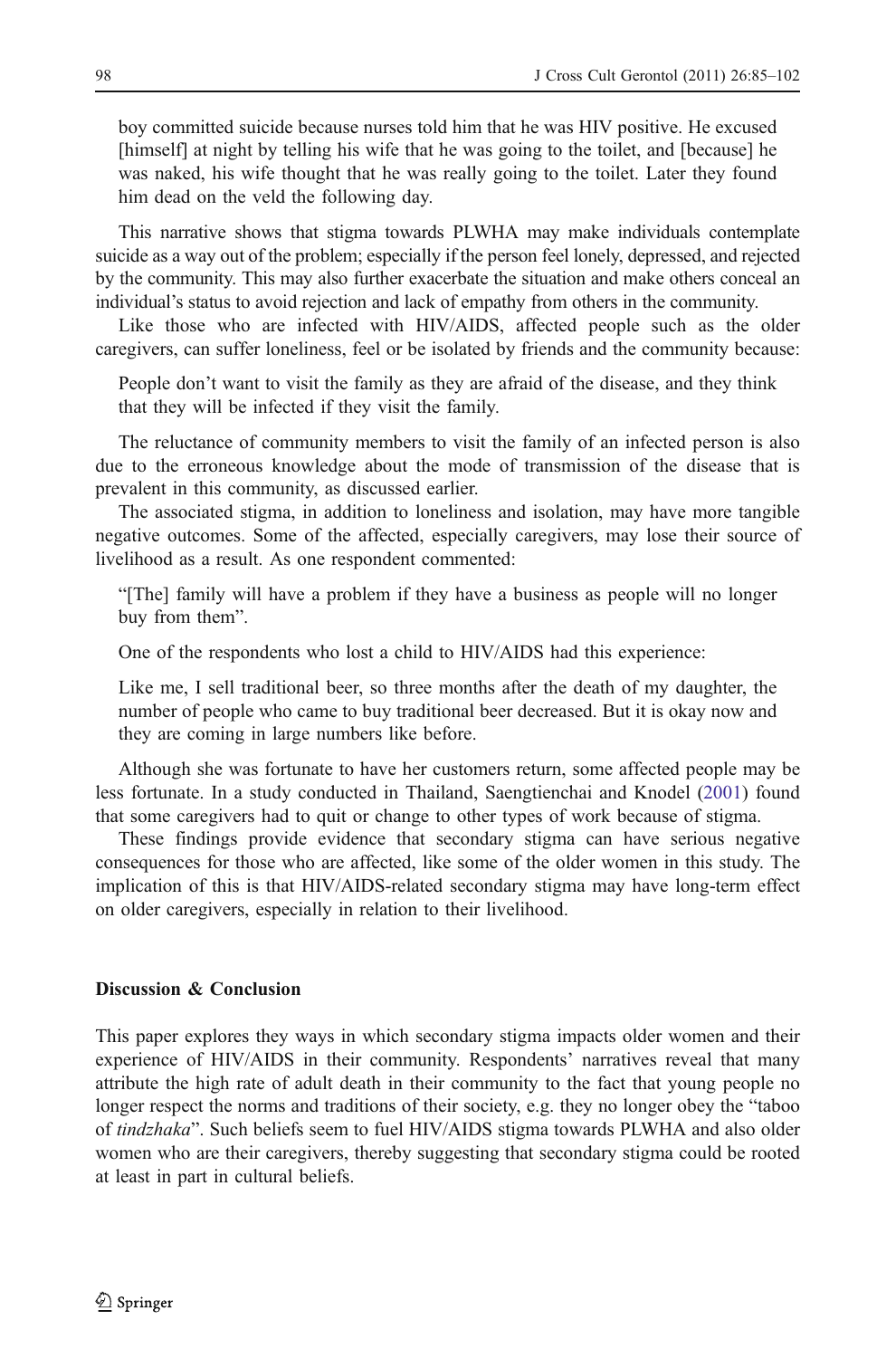jeering at them.

Furthermore, findings illustrate the forms and expressions of HIV/AIDS-related secondary stigma in this rural community. The narratives show how secondary stigma impacts these older caregivers and how closely it mirrors primary stigma experienced by PLWHA. Despite the fact that there were mixed reports about the community responses towards infected and affected people, HIV/AIDS-related stigma is still a cause for concern, especially when it is experienced by older caregivers, like those in this study. There is evidence to suggest that their experiences of stigma extend beyond the community and family members to their own spouses and grandchildren. This means that they may be affected as older caregivers, as well as, wives, mothers and grandmothers. The types of secondary stigma reported by the respondents included physical stigma in the form of isolation and separation from family members; social stigma in the form of voyeurism and

Although some of the respondents said they had never experienced secondary stigma, findings demonstrated that this was, at least in part, due to non-disclosure of the status of the infected family member. In other words, some managed "anticipated" stigma through non-disclosure of their patient's status. As a result, some women were able to protect themselves from stigma and the shame of losing a loved one to HIV/AIDS. A few of the respondents also managed stigma by living in denial or ignorance of the status of their loved one. These respondents found it easier to talk hypothetically about "a certain gogo", while they might have talked about themselves. The implication of denial/non-disclosure is that the prevalence of HIV/AIDS-related secondary stigma, as HIV/AIDS infection, remains under-reported.

social isolation; and verbal stigma in the form of being gossiped about, finger-pointing and

This study demonstrates that when older women take on caregiving roles, there may be knock-on negative effects on other gender roles such as being a wife and a grandmother. Since these other roles and relationships are central to the identity of older women, this is likely to compound the impact of HIV/AIDS on older women. However, not much has been written about it, hence the need for further research on this topic.

The potential loss of livelihood, following secondary stigma, is another issue worthy of further investigation, as it can compound the impact of HIV/AIDS by leading to a financial crisis. This makes the links between socio-cultural and economic impacts of HIV/AIDS that much more apparent. However, the inter-relation between these is beyond the scope of this paper.

The findings from this study are consistent with those from other studies (UNAIDS [2000;](#page-17-0) Posel [2004](#page-16-0); Ogden and Nyblade [2005\)](#page-16-0), as narratives show that fear of infection is one of the causes of HIV/AIDS related stigma in the Agincourt community. Regardless of existing popular knowledge about unprotected sex as the major mode of transmission in the community (McDonald and Schatz [2006](#page-16-0)), many still think of HIV as of any other communicable disease that can be contracted through casual contact, e.g. eating with and staying near PLWHA.

Based on this study, it is evident that as the epidemic progresses and more older women become caregivers to sick adult children, there is a growing need to address the issue of secondary stigma, just as primary stigma has come under spotlight in many HIV/AIDS intervention programmes. This is mainly because the stigma can make their caregiving responsibilities more burdensome as they try to cope with the loss itself, as well as, with the shame associated with the fact that their loved one died of HIV/AIDS.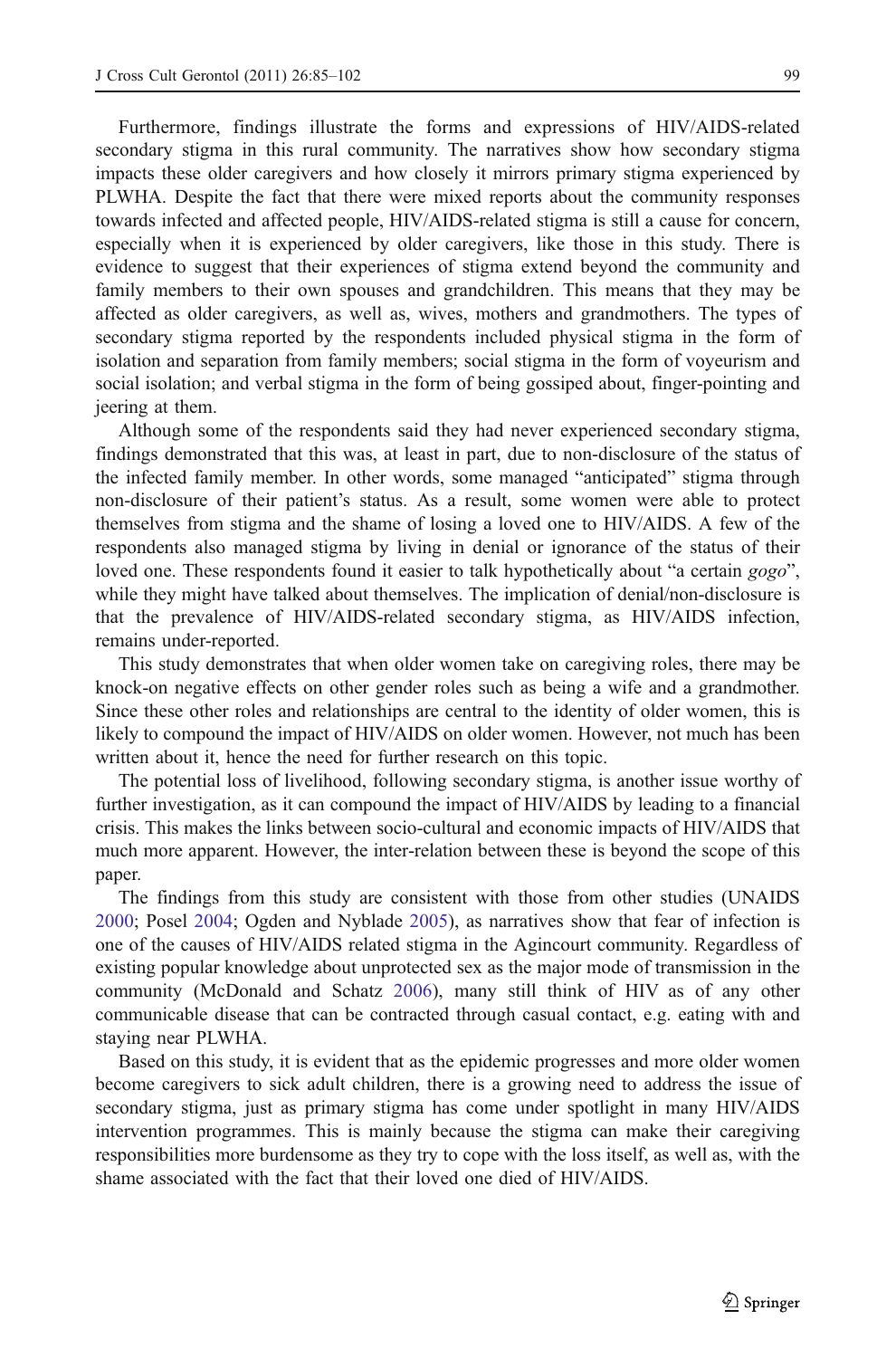# <span id="page-15-0"></span>Appendix

#### Selected questions/topics from interview guide related to primary and secondary AIDS-related stigma

As you know more people are dying everyday, especially the young ones, so what is the cause of this disease that is killing more people?

So what are the health workers and CDF members doing about this AIDS?

What is the community's view about AIDS?

How do people treat those who are HIV-positive?

How does AIDS affect your house?

Do you sit down with your family members and talk about this disease?

What is your biggest worry about AIDS?

Does AIDS cause conflict in this household?

How do people treat those that are HIV positive?

How do family members treat those who are HIV positive?

Gogo [Grandmother], what are your beliefs about the causes of AIDS?

What are the consequences for those who are HIV positive?

What are the consequences towards the family members?

What is the impact of HIV/AIDS on the community?

What is the community doing to address the issue?

What are the results of negative reaction to the people who are positive?

What are the results of negative reactions towards the family members?

What is the difference between AIDS and Tindzhaka?

What is the attitude of people towards somebody with Tindzhaka, and how is it different from the attitude towards someone with HIV/AIDS.

Have you ever taken care of orphaned kids? Tell me what you were doing to take care of this child? What financial and social resources did you have to take care of the child?

Have you ever taken care of the sick? What did you experience in taking care of the sick?

How does care giving for the sick and grandchildren affect your health?

How is your health affected by what you do on a typical day?

How is your mental health?

How does care giving for the sick and your grandchildren affect your mental health?

How does your mental health affect what you done a typical day?

Do you have people with whom you can trust and talk to?

How difficult was it during the sickness, death funeral and mourning?

How did the mourning, illness and death affect the household financially?

As you know more people are dying everyday, especially the young ones, so what is the cause of this disease that is killing more people?

So what are the health workers and CDF members doing about this AIDS?

What is the community's view about AIDS? How do people treat those who are HIV-positive?

#### **References**

Ashfort, A., & Nattrass, N. (2005). Ambiguities of 'culture' and the antiretroviral rollout in South Africa. Social Dynamics, 31, 285–303.

Benatar, S. R. (2004). Health care reform and the crisis of HIV and AIDS in South Africa. The New England Journal of Medicine, 351, 81–92.

Cameron, E. (2005). Witness to AIDS. Cape-Town: Tafelberg.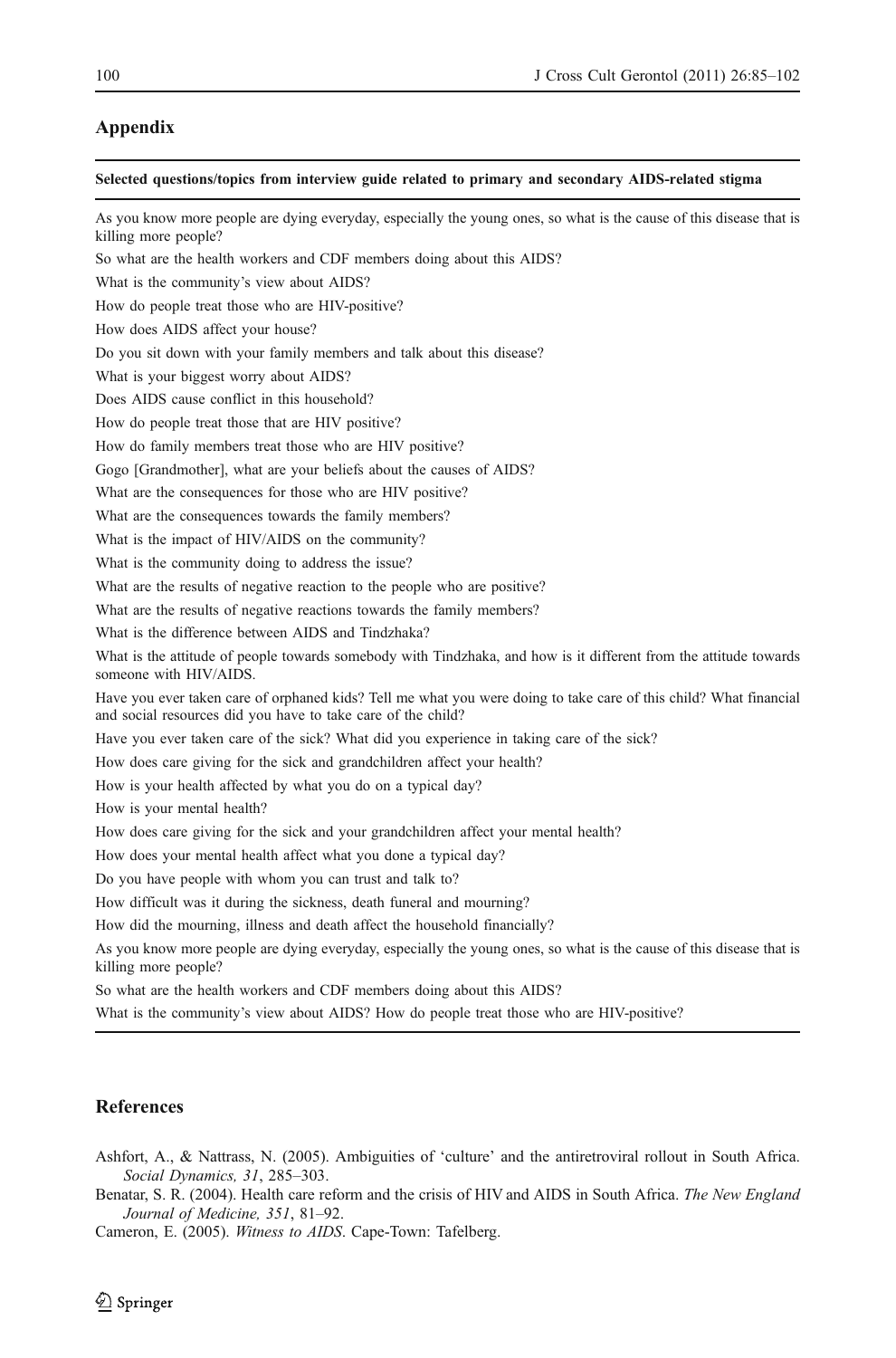- <span id="page-16-0"></span>Campbell, C., Foulis, C., Maimane, S., & Sibiya, Z. (2005). "I have an evil child at my house": Stigma and HIV/AIDS Management in a South African Community. American Journal of Public Health, 95, 808– 815.
- Castro, A., & Farmer, P. (2005). Understanding and addressing AIDS-related stigma: from anthropological theory to clinical practice in Haiti. American Journal of Public Health, 95, 53–59.
- Chimwaza, A., & Watkins, S. (2004). Giving care to people with symptoms of AIDS in rural sub-Saharan Africa. AIDS Care, 16, 795–805.
- Clark, S. J., Collinson, M. A., Kahn, K., Drullinger, K., & Tollman, S. M. (2007). Returning home to die: circular labour migration and mortality in South Africa. Scandinavian Journal of Public Health, 35(3), 35–44.
- Corbin, J., & Strauss, A. (1990). Grounded theory research: procedures, canons and evaluative criteria". Qualitative Sociology, 13, 3–21.
- Deacon, H., Stephney, I., & Prosalendis, S. (2005) Understanding HIV/AIDS stigma: A theoretical and methodological analysis. Human Sciences Research Council Research Monograph, Pretoria, South Africa.
- Duffy, L. (2005). Suffering, shame and silence: the stigma of HIV/AIDS. Journal of the Association of Nurses in AIDS Care, 16, 13–20.
- Ferreira, M., Keikelame, M., & Mosaval, Y. (2001) Older women as carers to children and grandchildren affected by AIDS: A study towards supporting the carers. Institute of Ageing in Africa, University of Cape Town, Cape Town, South Africa.
- Gilbert, L. (2008). Public Health and Health Professionals in the times of HIV/AIDS. South African Sociological Review, 39, 302–317.
- Gilbert, L., & Walker, L. (2010). "My biggest fear was that people would reject me once they knew my status..."—Stigma as experienced by patients in an HIV/AIDS clinic in Johannesburg, South Africa. Health & Social Care in the Community, 18, 139–146.

Goffman, E. (1963). Stigma: notes on the management of spoiled identity. New York: Simon and Schuster.

- Knodel, J., & Saengtienchai, C. (2002). AIDS and older persons: The view from Thailand, population studies center research report, No. 02-497. Michigan: Ann Arbor.
- Liddell, C., Barrett, L., & Bydawell, M. (2005). Indigenous representations of illness and AIDS in sub-Saharan Africa. Social Science and Medicine, 60, 691–700.
- Madru, N. (2003). Stigma and HIV: does the social response affect the natural course of the epidemic. Journal of the Association of Nurse in AIDS Care, 14, 39–48.
- Mahajan, A. P., Sayles, J. N., Patel, V. A., Remien, R. H., Sawires, S. R., Ortiz, D. J., et al. (2008). Stigma in the HIV/AIDS epidemic: a review of the literature and recommendations for the way forward. AIDS, 22 (Suppl 2), S67–S79.
- McDonald, C., & Schatz, E. (2006). Competing discourses: how older women in rural South Africa make sense of the HIV/AIDS epidemic, University of Colorado Population Program Working Paper, POP 2006–09.
- Muyinda, H., Seeley, J., Pickering, H., & Barton, T. (1997). Social aspects of AIDS-related stigma in rural Uganda. Health and Place, 3, 143–147.
- Neuman, L. (2003). Social research methods: Qualitative and quantitative approaches. USA: Pearson Education, Inc.
- Ogden, J., & Nyblade, L. (2005). Common at its core: HIV-related stigma across contexts. International Center for Research on Women (ICRW).
- Ogunmefun, C. (2008). The impacts of adult HIV/AIDS mortality on elderly women and their households in rural South Africa, a PhD thesis submitted to the Faculty of Humanities, University of Witwatersrand, Johannesburg, South Africa.
- Ogunmefun, C., & Schatz, E. (2009). Caregivers' sacrifices: the opportunity costs of adult morbidity and mortality for female pensioners in rural South Africa. Development Southern Africa, 26(1), 95– 109.
- Oktay, J. (2004). Grounded theory. In D. Padgett (Ed.), The qualitative research experience. Belmont: Wadsworth/Thomson Learning.
- Parker, R., & Aggleton, P. (2003). HIV and AIDS-related stigma and discrimination: a conceptual framework and implications for action. Social Science & Medicine, 57, 13–24.
- Patton M. (1990). *Qualitative evaluation and research methods*, 2nd edn. Newbury Park, London, New Delhi: Sage Publications.
- Poindexter, C., & Linsk, L. (1999). HIV-related stigma in a sample of HIV-affected older female African American Caregivers". Social Work, 44, 46–61.
- Posel D. (2004). Sex, death and embodiment: reflections on the stigma of AIDS in Agincourt, South Africa, a paper for symposium on life and death in a time of AIDS: the Southern African experience, Wits Institute for Social and Economic Research (WISER), 14th–16th October, 2004.